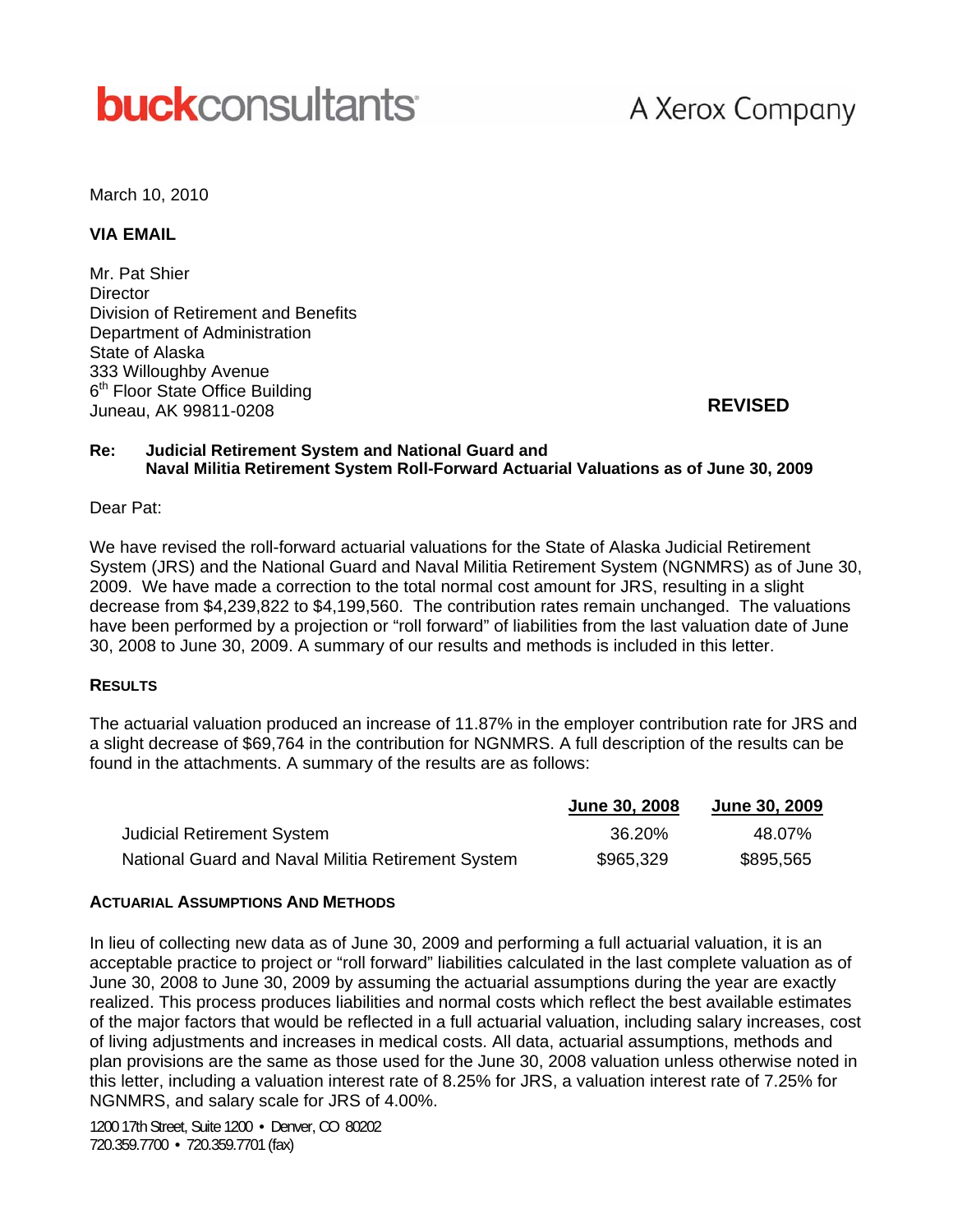Mr. Pat Shier March 10, 2010 Page 2

The actuarial value of assets was calculated as of June 30, 2009 using actual assets and cash flows during the year. We are phasing in the five-year smoothing method, and investment gains experienced during FY09 are recognized at 20%.

Contributions during the year were more than the 2008 actuarial valuation requirement creating actuarial gains on both plans. However, large investment losses were experienced during the year by JRS, with a smaller investment loss experienced by NGNMRS. The net result was an overall actuarial loss for JRS and an actuarial gain for NGNMRS. The net actuarial loss for JRS was \$23,122,000, and the net actuarial gain was \$250,000 for NGNMRS. The net actuarial loss for JRS has the effect of increasing the unfunded liability from what was expected while the net actuarial gain for NGNMRS has the effect of decreasing the unfunded liability. Given the differences between actual and expected contributions and investment return, this results in changes in the employer contributions from the previous year.

Please let us know if you have any questions.

Sincerely,<br>David H. Slochinsky

David H. Slishinsky, A.S.A. Principal and Consulting Actuary

/mlp

**Attachments** 

c: Ms. Teresa Kesey, State of Alaska Ms. Melissa Bissett, Buck Consultants Ms. Michelle DeLange, Buck Consultants Mr. Chris Hulla, Buck Consultants

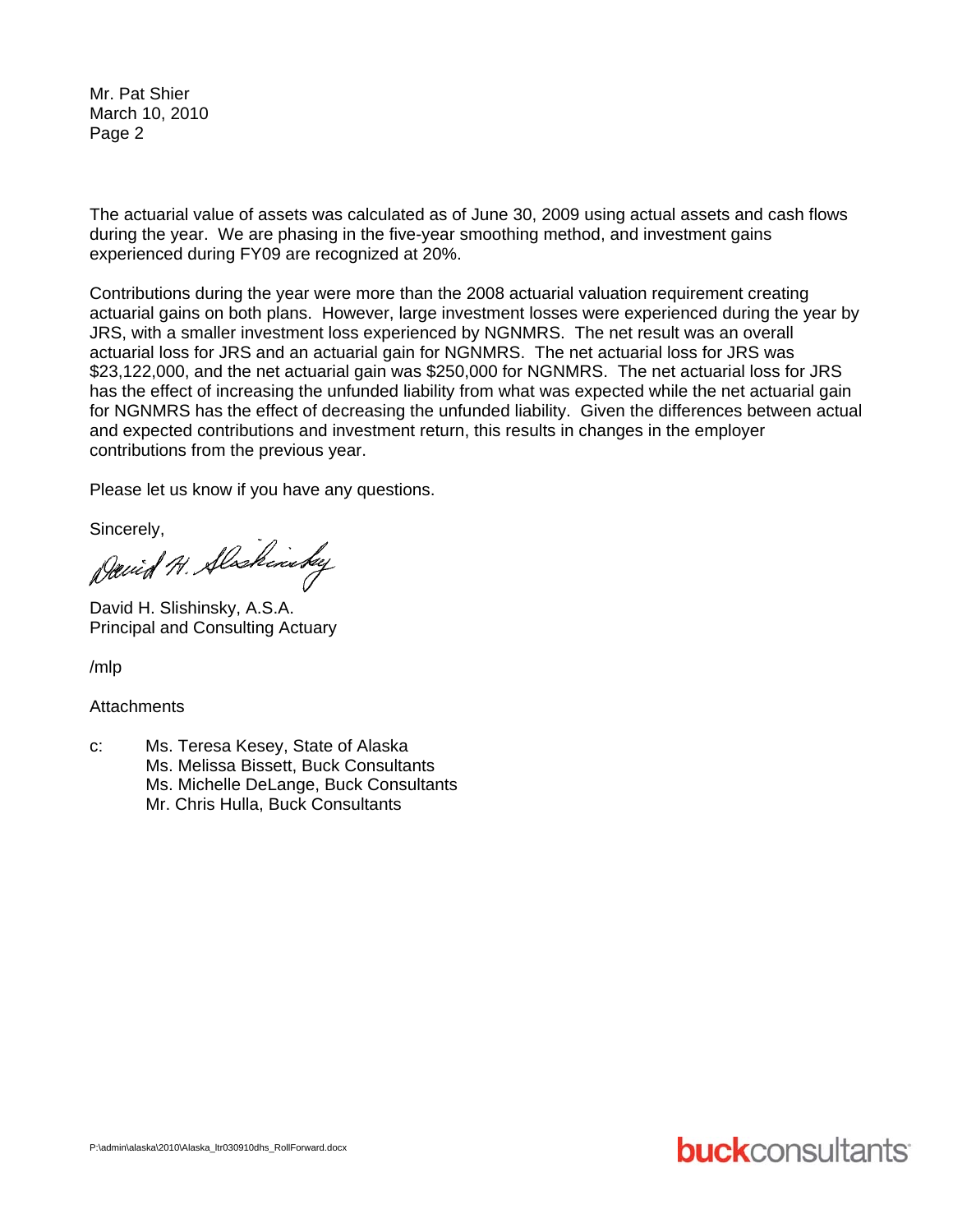### **State of Alaska Judicial Retirement System**

|                                                              |       | June 30, 2008    | June 30, 2009 |             |  |
|--------------------------------------------------------------|-------|------------------|---------------|-------------|--|
| <b>Total Pension Accrued Liability</b>                       | \$    | 130,596,048      | \$            | 137,586,315 |  |
| <b>Annual Pension Normal Cost</b>                            | \$    | 3,593,057        |               | 3,736,779   |  |
| Pension Actuarial Value of Assets (AVA)                      | \$    | 122,822,726      |               | 107,818,399 |  |
| Pension Funded Ratio based on AVA                            |       | 94.1%            |               | 78.4%       |  |
| Pension Market Value of Assets (MVA)                         | \$    | 116,209,622      |               | 89,848,666  |  |
| Pension Funded Ratio based on MVA                            |       | 89.0%            |               | 65.3%       |  |
| <b>Total Postemployment Healthcare Accrued Liability</b>     | \$    | 18,141,832       | \$            | 19,093,191  |  |
| Annual Postemployment Healthcare Normal Cost                 | \$    | 462,781          |               | 462,781     |  |
| Postemployment Healthcare Actuarial Value of Assets (AVA)    | \$    | 18,352,929       |               | 18,408,493  |  |
| Postemployment Healthcare Funded Ratio based on AVA          |       | 101.2%           |               | 96.4%       |  |
| Postemployment Healthcare Market Value of Assets (MVA)       | \$    | 17,602,098       |               | 15,340,411  |  |
| Postemployment Healthcare Funded Ratio based on MVA          | 97.0% |                  |               | 80.3%       |  |
| <b>Total Accrued Liability</b>                               | \$    | 148,737,880      | \$            | 156,679,506 |  |
| <b>Actuarial Value of Assets</b>                             | \$    | 141,235,655      | \$            | 126,226,892 |  |
| Unfunded Liability                                           | \$    | 7,502,225        | \$            | 30,452,614  |  |
| Funded Ratio based on Actuarial Value of Assets              |       | 95.0%            |               | 80.6%       |  |
| <b>Market Value of Assets</b>                                | \$    | 133,811,720      |               | 105,189,077 |  |
| Funded Ratio based on Market Value of Assets                 |       | 90.0%            |               | 67.1%       |  |
| <b>Total Normal Cost</b>                                     | \$    | 4,055,838        | \$            | 4,199,560   |  |
| <b>Pension Contribution Rate</b>                             |       |                  |               |             |  |
| <b>Employer Normal Cost Rate</b><br>$\overline{\phantom{0}}$ |       | 25.97%           |               | 25.97%      |  |
| Past Service Rate<br>$\overline{\phantom{0}}$                |       | 5.77%            |               | 17.28%      |  |
| <b>Pension Contribution Rate</b>                             |       | 31.74%           |               | 43.25%      |  |
| Postemployment Healthcare Contribution Rate                  |       |                  |               |             |  |
| <b>Employer Normal Cost Rate</b><br>$\qquad \qquad -$        |       | 3.97%            |               | 3.82%       |  |
| Past Service Rate<br>$\overline{\phantom{0}}$                |       | 0.49%            |               | 1.00%       |  |
| Postemployment Healthcare Contribution Rate                  |       | 4.46%            |               | 4.82%       |  |
| <b>Total Employer Contribution Rate</b>                      |       |                  |               |             |  |
| <b>Employer Normal Cost Rate</b>                             |       | 29.94%           |               | 29.79%      |  |
| Past Service Rate<br>—                                       |       | 6.26%            |               | 18.28%      |  |
| <b>Total Employer Contribution Rate</b>                      |       | 36.20%<br>48.07% |               |             |  |

This exhibit is an attachment to a letter dated March 10, 2010.

P:\admin\alaska\2010\Alaska\_ltr030910dhs\_RollForward.docx

# **buck**consultants